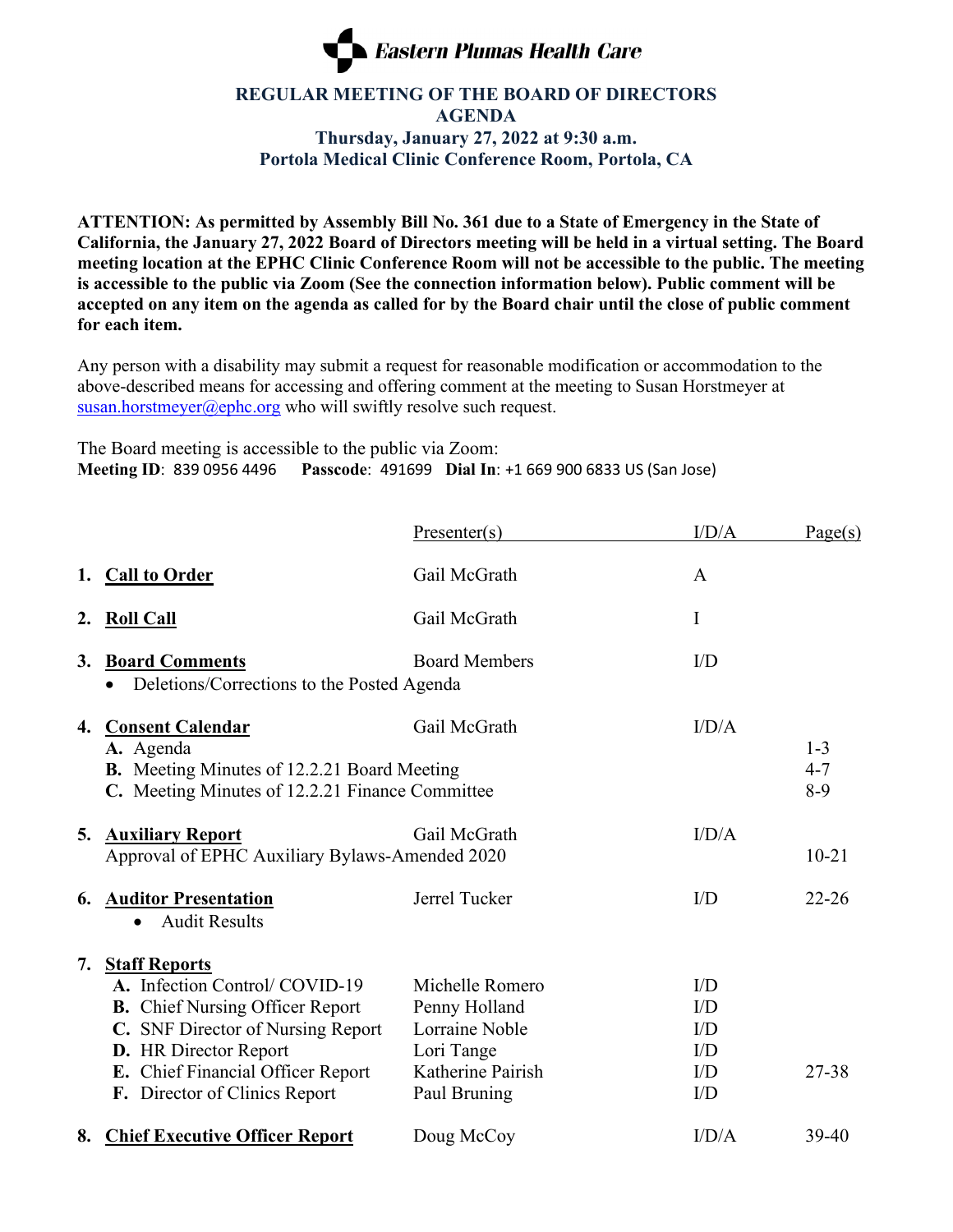| 9. Approve Resolution<br>• Resolution 296-AMX4 Portable X-Ray Machine                                                                                                                                                                                                                                                                                                                                                                                                                                                                                                                                                                                                                                                                                                                                                                                 | Gail McGrath/ Doug McCoy                                                            | I/D/A                                                                                                                                                                                                                              | 41    |  |  |  |
|-------------------------------------------------------------------------------------------------------------------------------------------------------------------------------------------------------------------------------------------------------------------------------------------------------------------------------------------------------------------------------------------------------------------------------------------------------------------------------------------------------------------------------------------------------------------------------------------------------------------------------------------------------------------------------------------------------------------------------------------------------------------------------------------------------------------------------------------------------|-------------------------------------------------------------------------------------|------------------------------------------------------------------------------------------------------------------------------------------------------------------------------------------------------------------------------------|-------|--|--|--|
| 10. Policies<br>A. Policy Review<br>The CAH Committee recommends the following for approval by the Board of Directors:<br><b>Annual Policy Review</b><br>SNF, Nursing and Laboratory                                                                                                                                                                                                                                                                                                                                                                                                                                                                                                                                                                                                                                                                  | Administration, EOCC, Ambulance, Pharmacy, Biomed, Infection Prevention, Radiology, | I/D/A                                                                                                                                                                                                                              | 42-44 |  |  |  |
| 11. Committee Reports<br>A. Finance Committee                                                                                                                                                                                                                                                                                                                                                                                                                                                                                                                                                                                                                                                                                                                                                                                                         | <b>Board Members</b>                                                                | I/D                                                                                                                                                                                                                                |       |  |  |  |
| Members of the Public<br>12. Public Comment<br>I<br>This is an opportunity for members of the public to address the Board on items which are not on the<br>agenda. Comments are limited to three minutes ordinarily, unless the Board Chair indicates a different<br>amount will be allotted. Comments should be limited to matters within the jurisdiction of the Board.<br>The Board Chair may choose to acknowledge the comment, or, where appropriate, briefly answer a<br>question, refer the matter to staff, or set the item for discussion at a future meeting. Like any other<br>member of the hospital district, an employee or a contracted employee can address the Board in the<br>proper forum at the proper time. However, the Board will not hear personnel issues or grievances, or<br>matters that affect the employees personally. |                                                                                     |                                                                                                                                                                                                                                    |       |  |  |  |
| <b>13. Board Closing Remarks</b>                                                                                                                                                                                                                                                                                                                                                                                                                                                                                                                                                                                                                                                                                                                                                                                                                      | <b>Board Members</b>                                                                | I/D                                                                                                                                                                                                                                |       |  |  |  |
| 14. Closed Session<br>A. Hearing (Health and Safety Code 32155)<br><b>Subject Matter: Staff Privileges</b><br>Provisional 1 Year Appointments<br>o Howard, Kristy DO<br>Molick, Royce DO<br>$\circ$<br>o Hossain, Mahmood DO<br>Murphy, Kathleen PhD<br>O<br>Balian, Kareen DMD<br>O<br>Landeck, Scott MD<br>O<br>Hermann, Matthew MD<br>$\circ$<br>Klein, Michael MD<br>$\circ$<br>Provisional 2 Year Appointments<br>Lucchesi, Archana MD<br>$\circ$<br>Katz, Marina MD<br>O<br>Sangdahl, Christopher MD<br>O<br>Zolcik, Wojciech MD<br>O<br>Trenkle, Darcy MD<br>O<br>Coll, Shawni DO<br>O                                                                                                                                                                                                                                                         | Gail McGrath                                                                        | I/D/A<br>Ob/Gyn<br>Tele Psych<br>Tele Psych<br>Tele Psych<br>Dentistry<br><b>Emergency Medicine</b><br>Tele Radiology<br><b>Tele Radiology</b><br>Tele Radiology<br>Tele Psych<br>Tele Psych<br>Tele Phych<br>Tele Psych<br>Ob/Gyn |       |  |  |  |
| <b>B.</b> Public Employee Performance Evaluation (Government Code Section 54957):<br><b>CEO</b>                                                                                                                                                                                                                                                                                                                                                                                                                                                                                                                                                                                                                                                                                                                                                       |                                                                                     |                                                                                                                                                                                                                                    |       |  |  |  |

**<sup>15.</sup> Open Session Report of Actions** Gail McGrath I **Taken in Closed Session**